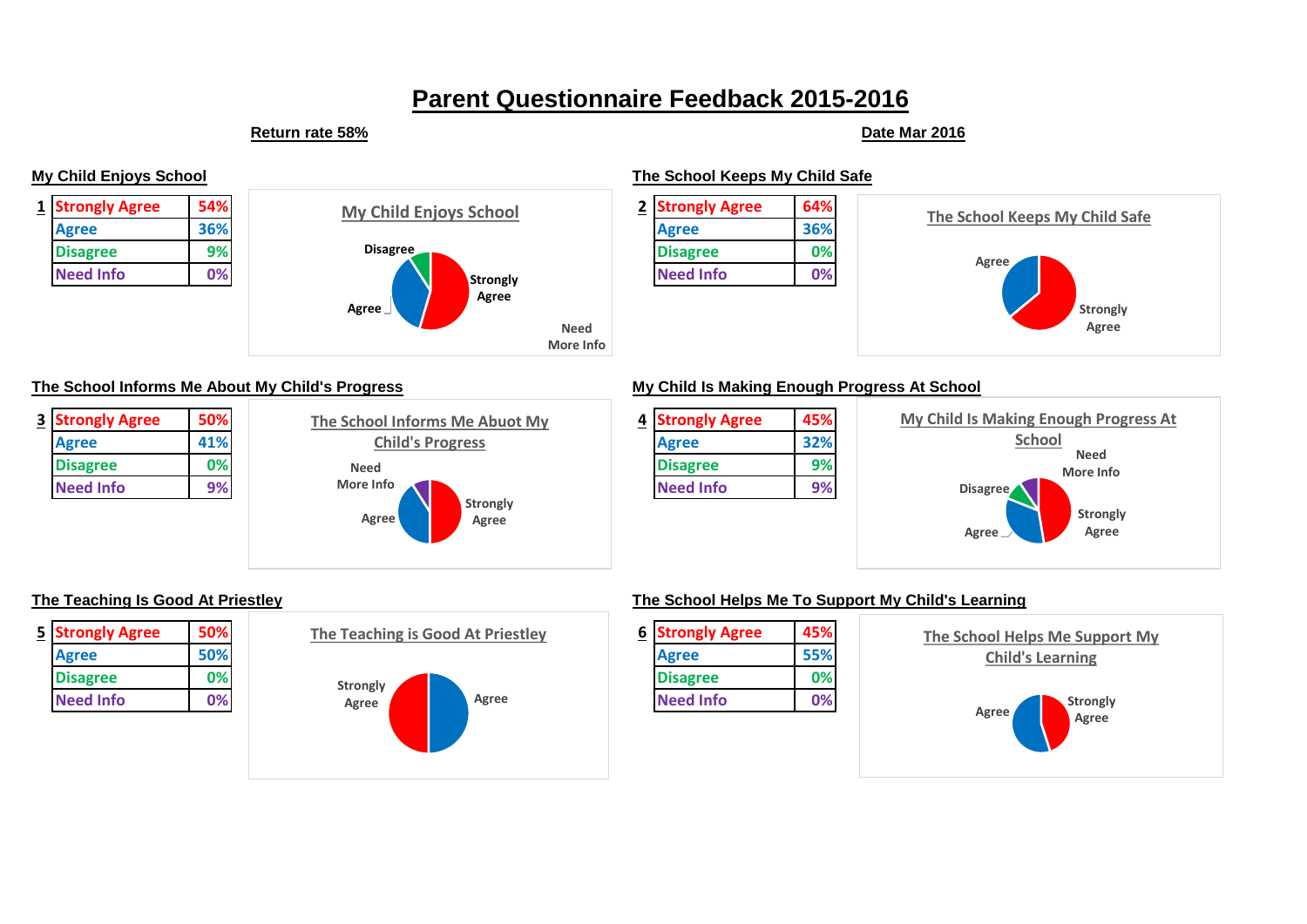



### **The School Helps My Child To Have A Healthy Lifestyle The School Makes Sure That My Child Is Well Prepared For The Future**





### **The School Meets My Childs Particular Needs The School Deal Effectively With Unacceptable Behaviour**



### **The School Takes Into Account My Suggestions & Concerns The School Is Led & Managed Effectively**

| 11 Strongly Agree | 36% |
|-------------------|-----|
| Agree             | 50% |
| <b>Disagree</b>   | 5%  |
| <b>Need Info</b>  |     |



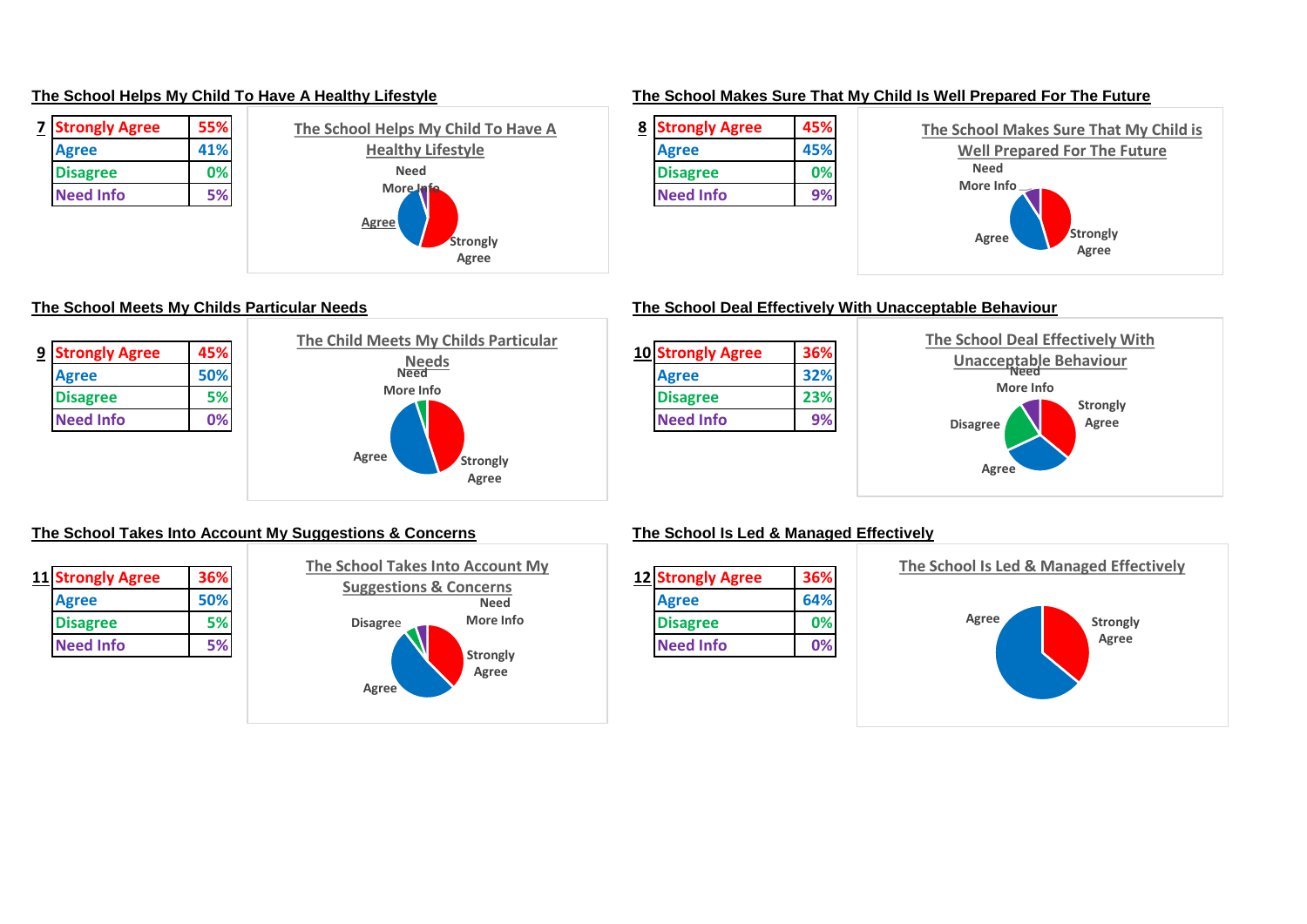### **Overall, I Am Happy With My Child's Experience At School I Know How To Raise Any Concerns**

| 13 Strongly Agree | 55% |
|-------------------|-----|
| Agree             | 45% |
| <b>Disagree</b>   | 0%  |
| <b>Need Info</b>  | 0%  |
|                   |     |



## **13 Strongly Agree 55% 14 Strongly Agree 31% Strongly Agree Agree Need More Info I Know How To Raise Any Concerns**

### **The School Offers Equal Opportunities To Both Boys & Girls The School Has A Good Reputation Locally**

| 15 Strongly Agree | 68% |
|-------------------|-----|
| Agree             | 32% |
| <b>Disagree</b>   | 0%  |
| <b>Need Info</b>  | 0%  |







### **I Have Use Of A Computer At Home I use the school website**